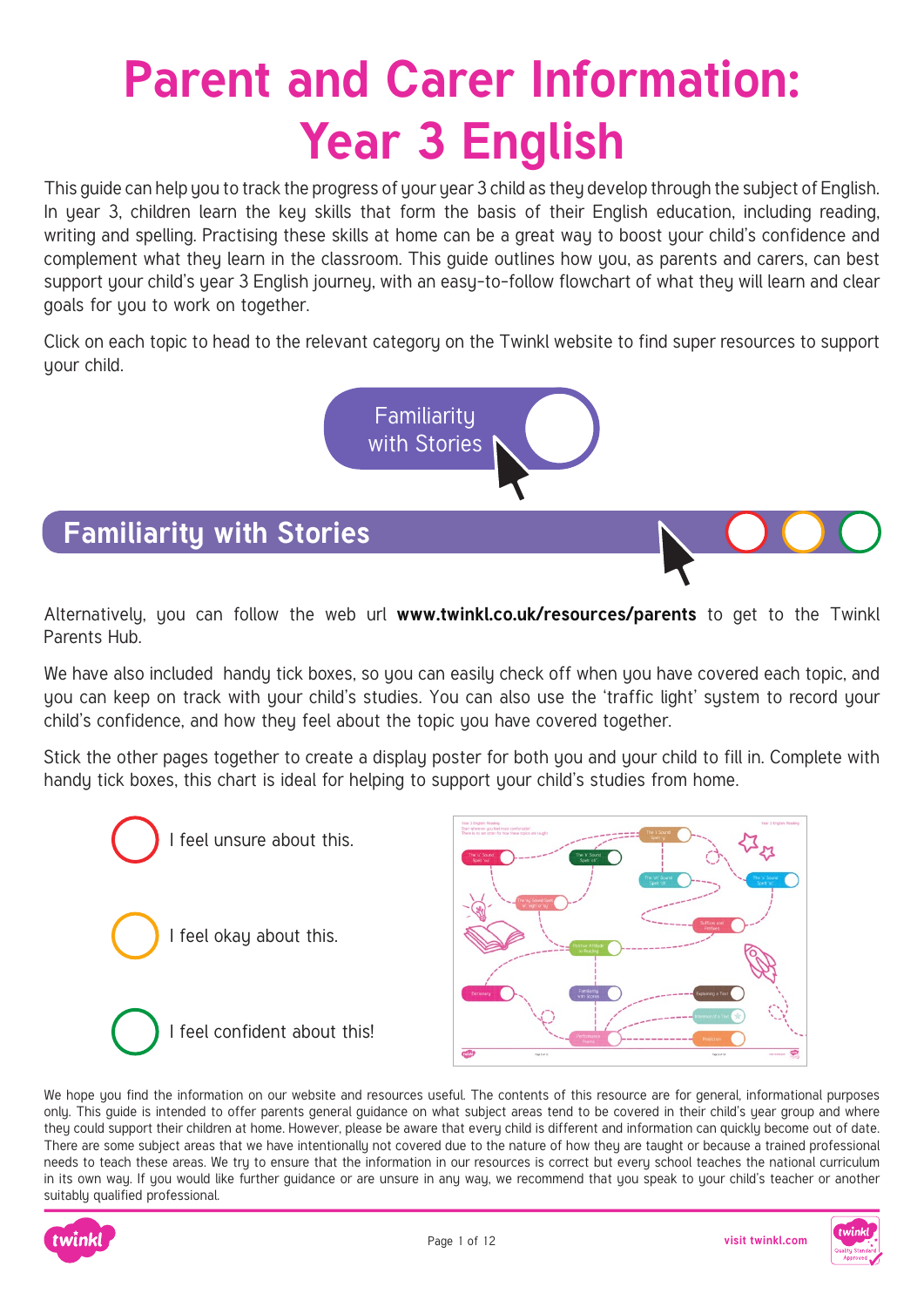## **The 'i' Sound Spelt 'y'**

Your child can read the 'i' sound when it is spelt 'y' in the middle of certain words. For example, myth, gym, pyramid, mystery.

#### **The 'u' Sound Spelt 'ou'**

[Your child can read words containing the 'u' sound spelt 'ou'. For example, young, touch, double, trouble.](https://www.twinkl.co.uk/resources/english-main-subjects-parents/spelling-english-main-subjects-parents/spelling-year-2-ages-7-8-spelling-main-subjects-parents)

#### **The 'k' Sound Spelt 'ch'**

[Your child can read words containing the 'k' sound spelt 'ch'. For example, chemist, echo, character.](https://www.twinkl.co.uk/resources/english-main-subjects-parents/spelling-english-main-subjects-parents/spelling-year-2-ages-7-8-spelling-main-subjects-parents)

#### **The 'sh' Sound Spelt 'ch'**

[Your child can read words containing the 'sh' sound spelt 'ch'. For example, chef, machine, brochure.](https://www.twinkl.co.uk/resources/english-main-subjects-parents/spelling-english-main-subjects-parents/spelling-year-2-ages-7-8-spelling-main-subjects-parents/2)

#### **The 's' Sound Spelt 'sc'**

[Your child can read words containing the 's' sound spelt 'sc'. For example, science, scene, fascinate.](https://www.twinkl.co.uk/resources/english-main-subjects-parents/spelling-english-main-subjects-parents/spelling-year-2-ages-7-8-spelling-main-subjects-parents/2)

#### **[The 'ay' Sound Spelt 'ei', 'eigh' or 'ey'](https://www.twinkl.co.uk/resources/english-main-subjects-parents/spelling-english-main-subjects-parents/spelling-year-2-ages-7-8-spelling-main-subjects-parents/2)**

Your child can read words containing the 'ay' sound spelt 'ei', 'eigh' or 'ey'. For example, weigh, neighbour, they, obey.

#### **Suffixes and Prefixes**

[Your child can identify the meaning of some different suffixes and prefixes to find the meaning of new words.](https://www.twinkl.co.uk/resource/t2-e-1955-match-the-prefixes-and-root-words-differentiated-activity-sheets)  For example, 'inter' means between or among; so, international means between or among nations. 'Super' means above; so, superstar means above or more than a star.

#### **Positive Attitude to Reading**

[Your child can recognise that reading can be a fun activity. They engage with reading and enjoy a variety](https://www.twinkl.co.uk/resources/english-main-subjects-parents/reading-comprehension-english-main-subjects-parents/reading-comprehension-year-3-ages-7-8-english-main-subjects-parents)  of different books and text types. This can include listening to stories, poems and other texts, as well as reading them.

## **Dictionary**

[Your child can use a dictionary to check the meaning of words. They use their knowledge of the alphabet and](https://www.twinkl.co.uk/resources/english-main-subjects-parents/reading-comprehension-english-main-subjects-parents/reading-comprehension-year-3-ages-7-8-english-main-subjects-parents)  spelling rules to find words in the dictionary and check the meaning.

#### **Familiarity with Stories**

[Your child can identify some of the different features of fairy stories and myths and legends. They can retell](https://www.twinkl.co.uk/resources/english-main-subjects-parents/reading-comprehension-english-main-subjects-parents/reading-comprehension-year-3-ages-7-8-english-main-subjects-parents)  some of these, recalling most of the key events and describing what happened.

#### **Performance Poems**

[Your child can prepare a poem to perform. They use different tones and volumes of voice to create effects](https://www.twinkl.co.uk/resources/english-main-subjects-parents/poetry-english-main-subjects-parents/poetry-year-3-ages-7-8-english-main-subjects-parents)  and use actions to add further meaning. They perform the poem clearly and confidently.













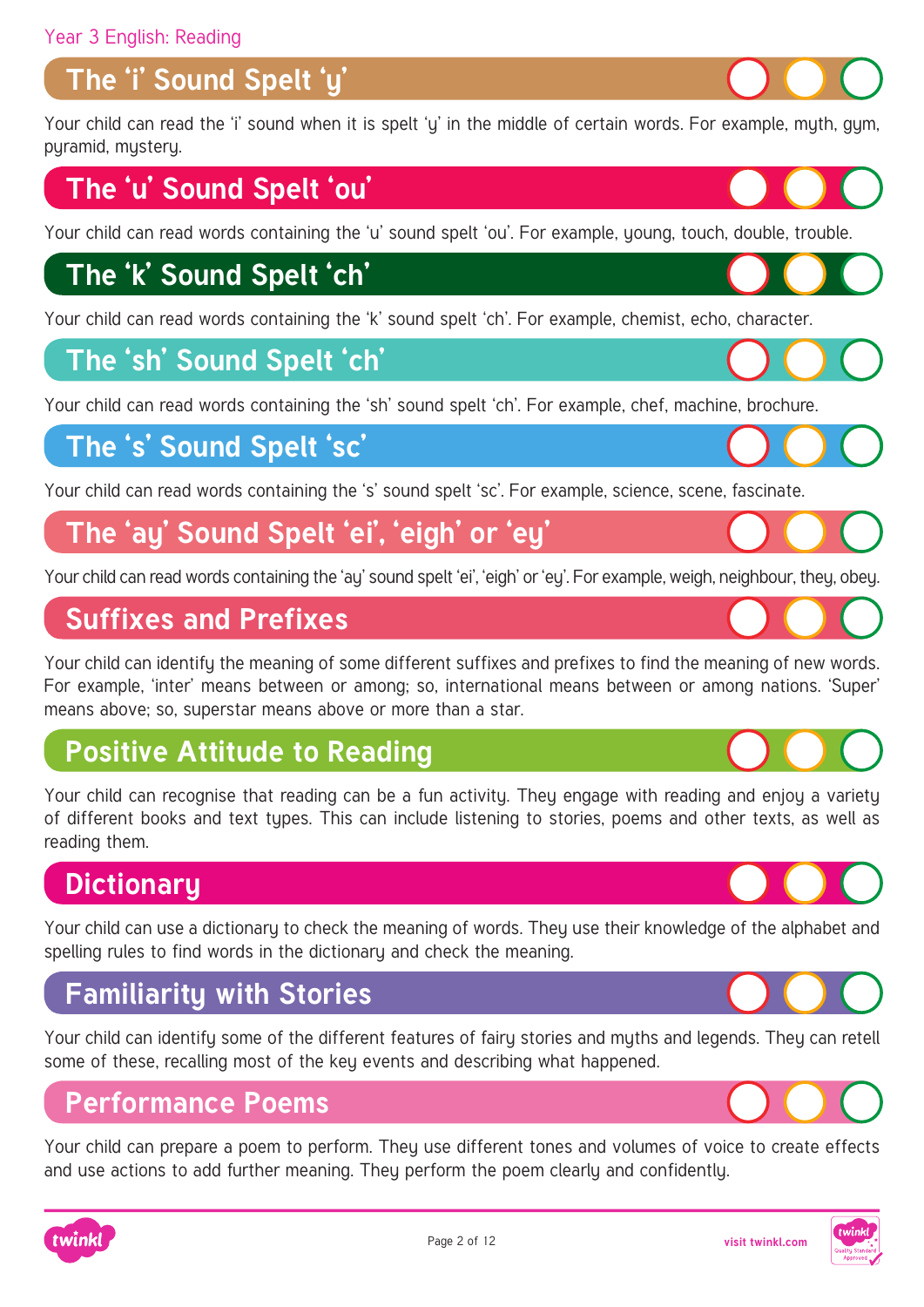#### **Explaining a Text**

[Your child can read a text and decide if it makes sense to them. They can explain what they have read and](https://www.twinkl.co.uk/resources/english-main-subjects-parents/reading-comprehension-english-main-subjects-parents/reading-comprehension-year-3-ages-7-8-english-main-subjects-parents)  describe what has happened to someone else.

#### **Inference of a Text**

[Your child can infer what a character is thinking or feeling based on evidence from the text they read. For](https://www.twinkl.co.uk/resources/english-main-subjects-parents/reading-comprehension-english-main-subjects-parents/reading-comprehension-year-3-ages-7-8-english-main-subjects-parents)  example, they can identify if a character is feeling sad based on their actions.

#### **Prediction**

[Your child can predict what will happen next in the story. They can read details in the story and use this](https://www.twinkl.co.uk/resources/english-main-subjects-parents/reading-comprehension-english-main-subjects-parents/reading-comprehension-year-3-ages-7-8-english-main-subjects-parents)  combined with knowledge of other stories to decide what might happen next.





Year 3 English: Reading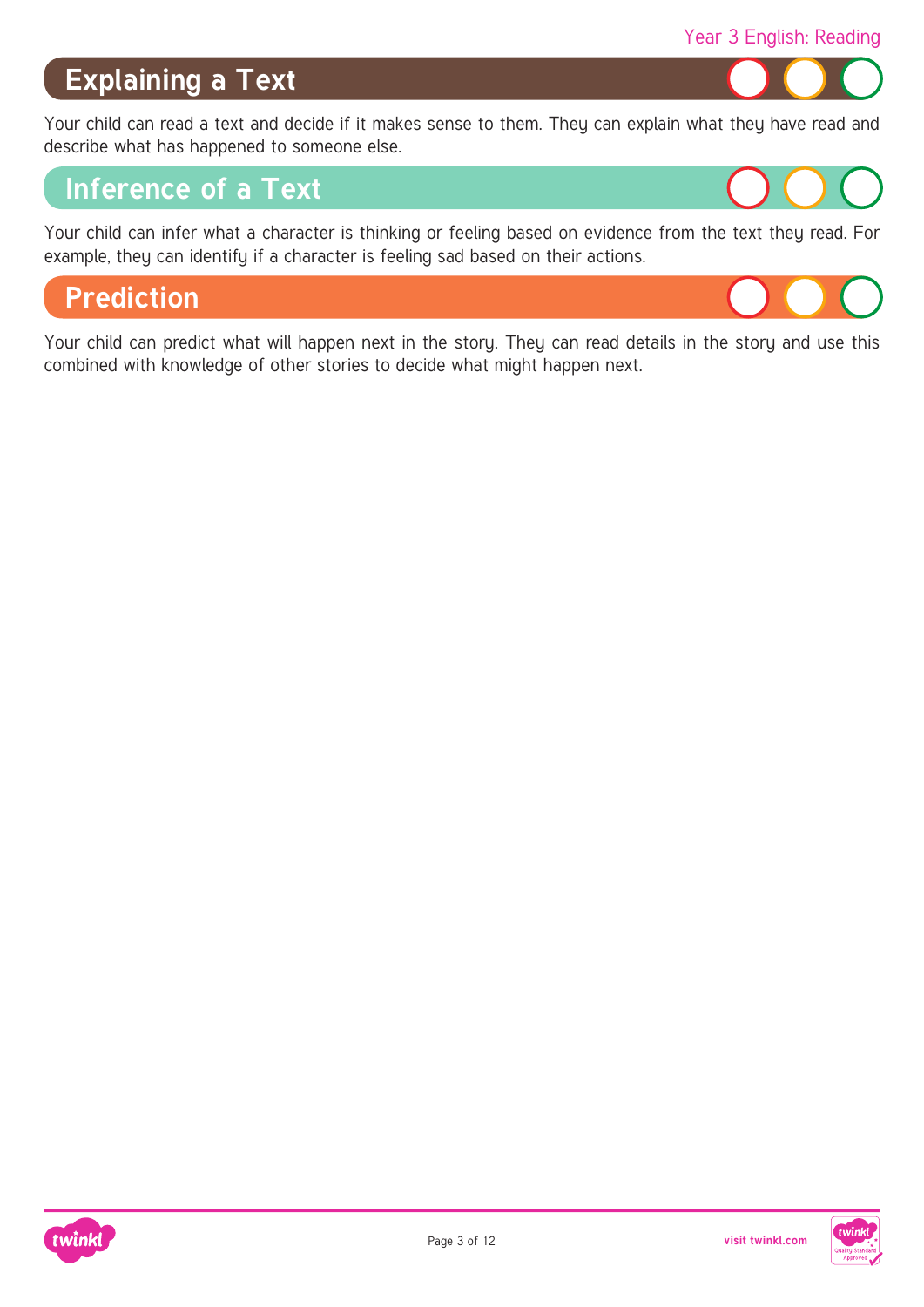## **Above and Beyond**

If you really want to go the extra mile, you and your child can review these sections to gain a greater understanding of each topic and push your learning further.

#### **Inference of a Text**



- [Your child can identify words that have an effect on the reader. They can describe what the word does](https://www.twinkl.co.uk/resources/english-main-subjects-parents/reading-comprehension-english-main-subjects-parents/reading-comprehension-year-4-ages-8-9-english-main-subjects-parents)  and why the author might have used the word.
- Your child can identify that how a text is structured or laid out can have an effect on the reader. For example, they can describe why an author might have placed something in bullet points, or why a word may be written in bold, capital letters.



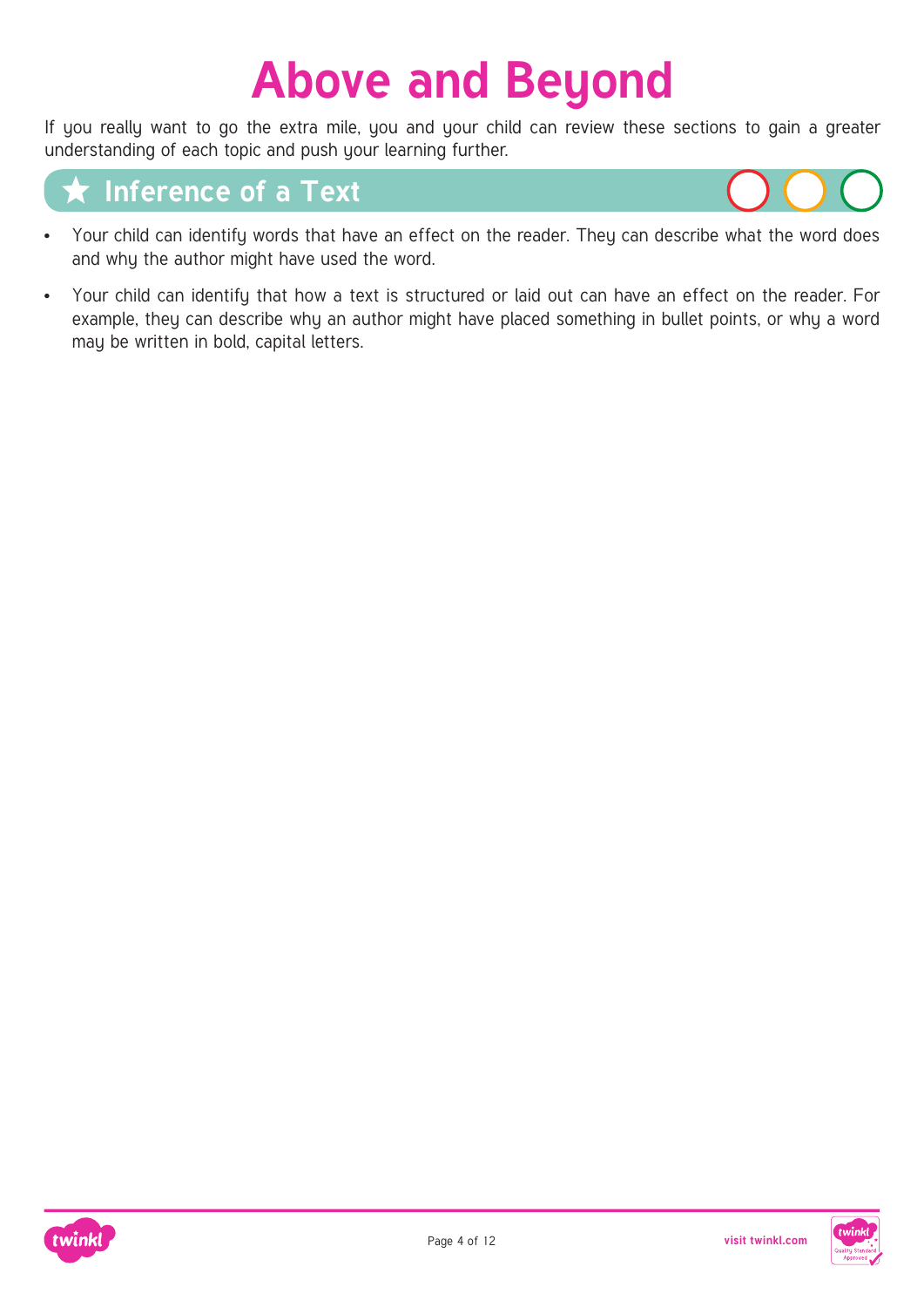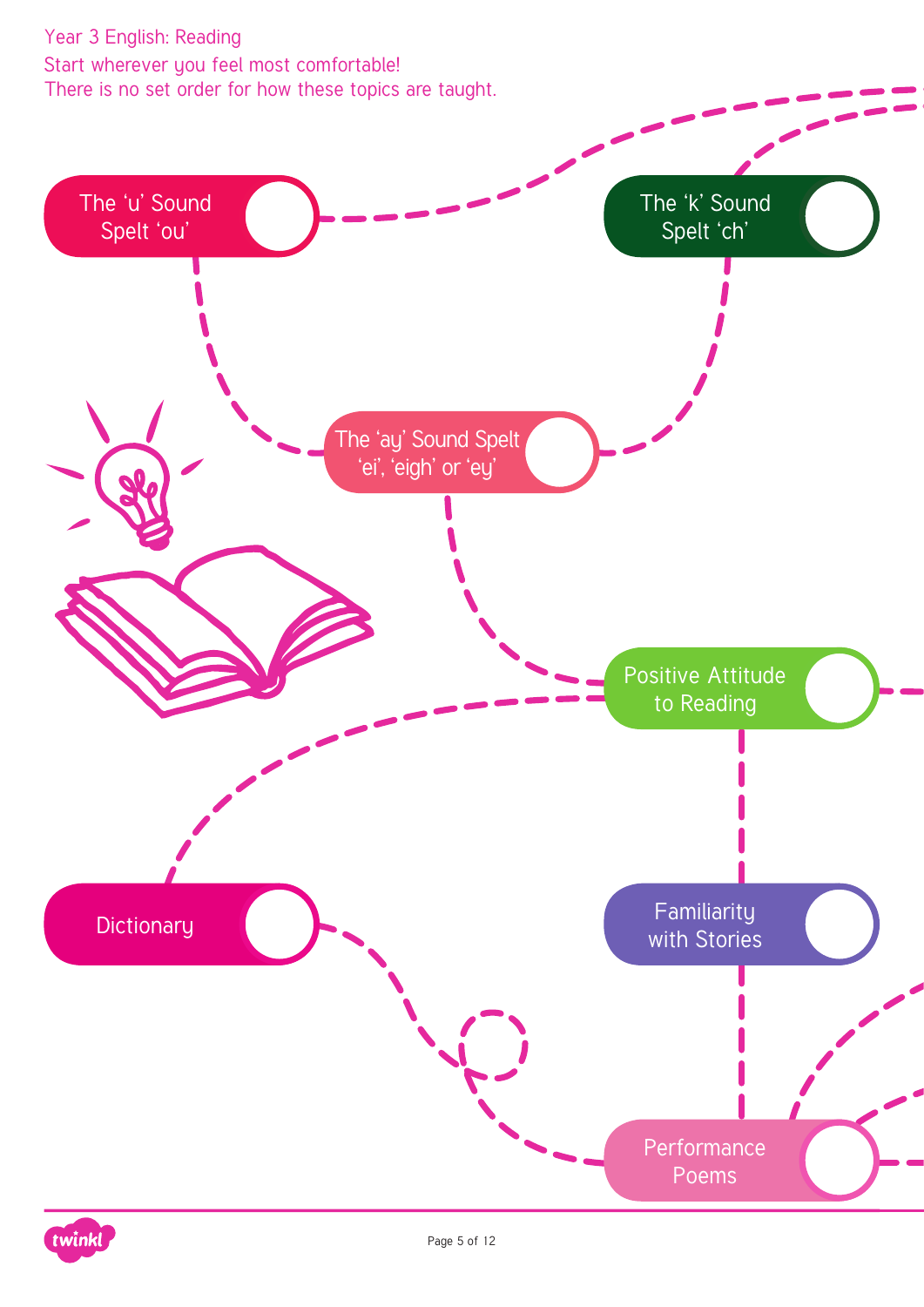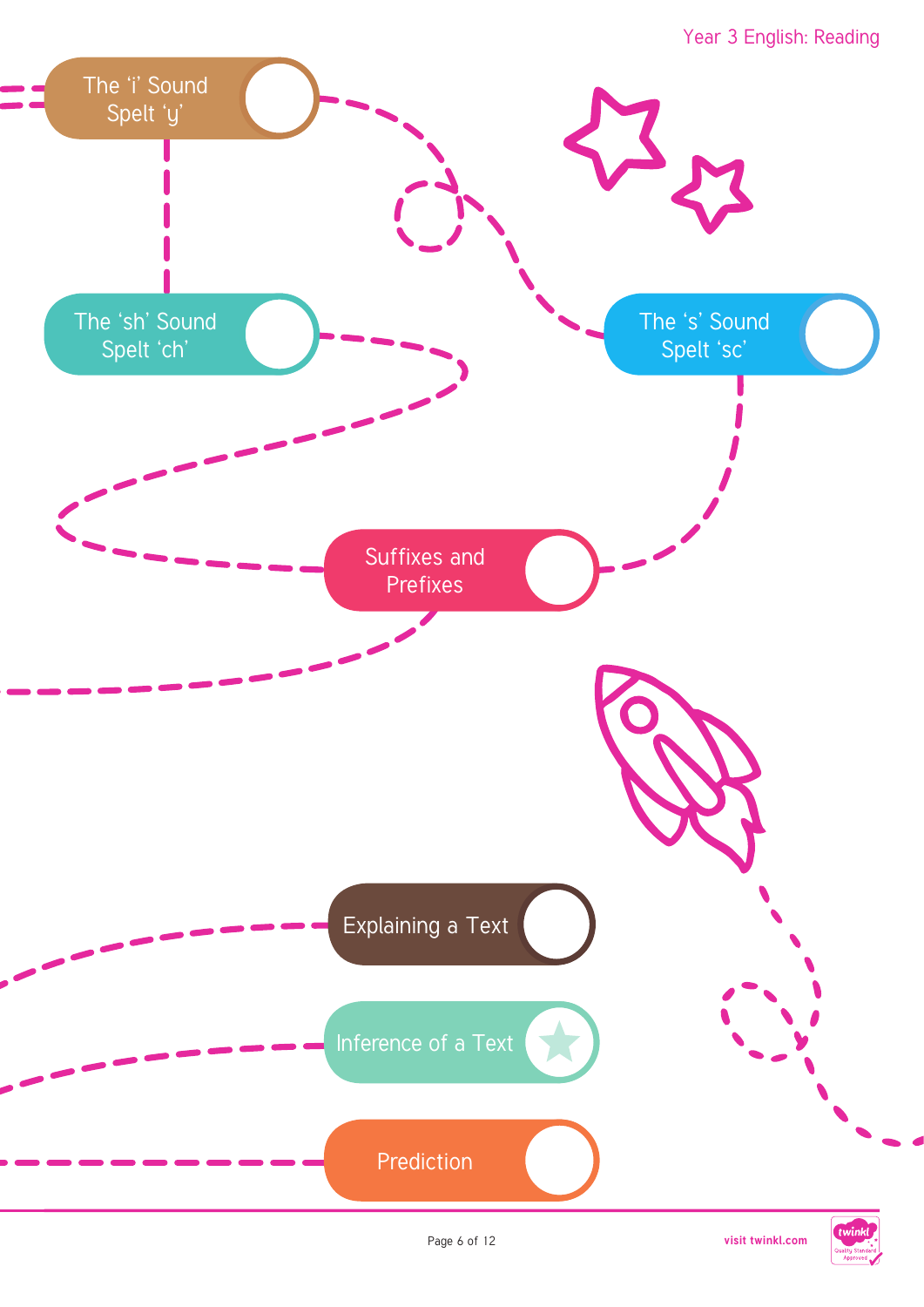## **Prefixes without Changing Spelling**

[Your child can add prefixes to words without changing the spelling of the root word. For example, adding](https://www.twinkl.co.uk/resources/english-main-subjects-parents/spelling-english-main-subjects-parents/spelling-year-2-ages-7-8-spelling-main-subjects-parents)  dis- to appoint becomes disappoint. Adding mis- to behave becomes misbehave.

#### **Suffixes Beginning with Vowels**

[Your child can add suffixes beginning with vowels to words. If the last syllable of a word is stressed and ends](https://www.twinkl.co.uk/resources/english-main-subjects-parents/spelling-english-main-subjects-parents/spelling-year-2-ages-7-8-spelling-main-subjects-parents)  with a consonant letter which has one vowel letter before it, the final letter is doubled. For example, forget + ing becomes forgetting and begin + ing becomes beginning.

## **Add 'ly' to Most Words**

[Your child can add 'ly' to an adjective. They understand that this turns the adjective into an adverb. For](https://www.twinkl.co.uk/resources/english-main-subjects-parents/spelling-english-main-subjects-parents/spelling-year-2-ages-7-8-spelling-main-subjects-parents)  example, sad + ly becomes sadly and final + ly becomes finally.

#### **Add 'ly' to a Word Ending with -y**

Your child can add 'ly' to a word ending with -y. They understand that if the word ends with a y, the y changes to an i and ly is added. For example, happy + ly becomes happily and angry + ly becomes angrily.

#### **Homophones and Near Homophones**

[Your child can spell a variety of homophones and near homophones. Homophones are words that sound](https://www.twinkl.co.uk/resources/english-main-subjects-parents/spelling-english-main-subjects-parents/spelling-year-2-ages-7-8-spelling-main-subjects-parents)  the same but have different spellings and meanings. For example, brake and break, grate and great, medal and meddle.

#### **Diagonal and Horizontal Strokes**

[Your child can write letters using diagonal and horizontal strokes that are needed to join letters together.](https://www.twinkl.co.uk/resources/english-main-subjects-parents/handwriting-and-letter-formation-english-main-subjects-parents/handwriting-and-letter-formation-year-3-ages-7-8-english-main-subjects-parents)  They begin to join writing together, increasing the neatness and consistency of their handwriting.

#### **[Recognise Letters That Don't Need Joining](https://www.twinkl.co.uk/resources/english-main-subjects-parents/handwriting-and-letter-formation-english-main-subjects-parents/handwriting-and-letter-formation-year-3-ages-7-8-english-main-subjects-parents)**

Your child can identify letters that when placed next to each other are best left unjoined.

#### **Compose & Rehearse Sentences Orally**

[Your child can compose and rehearse sentences orally before writing them. They use an increasing range of vocabulary](https://www.twinkl.co.uk/resources/english-main-subjects-parents/creative-writing-english-main-subjects-parents/creative-writing-year-3-ages-7-8-english-main-subjects-parents)  and different sentence structures.

## **Use 'a' and 'an' Accurately**

[Your child can identify whether to use a or an in a sentence. They recognise if the next word begins with a](https://www.twinkl.co.uk/resources/english-main-subjects-parents/spelling-english-main-subjects-parents/spelling-year-2-ages-7-8-spelling-main-subjects-parents)  consonant, they use 'a'. If they next word begins with a vowel, they use 'an'. For example, a rock, an open box.

#### **Use Other Texts to Help Planning**

[Your child can use other texts to plan out ideas and structures for their own writing. They read other texts](https://www.twinkl.co.uk/resources/english-main-subjects-parents/creative-writing-english-main-subjects-parents/creative-writing-year-3-ages-7-8-english-main-subjects-parents)  similar and take ideas from them to inform their own planning.











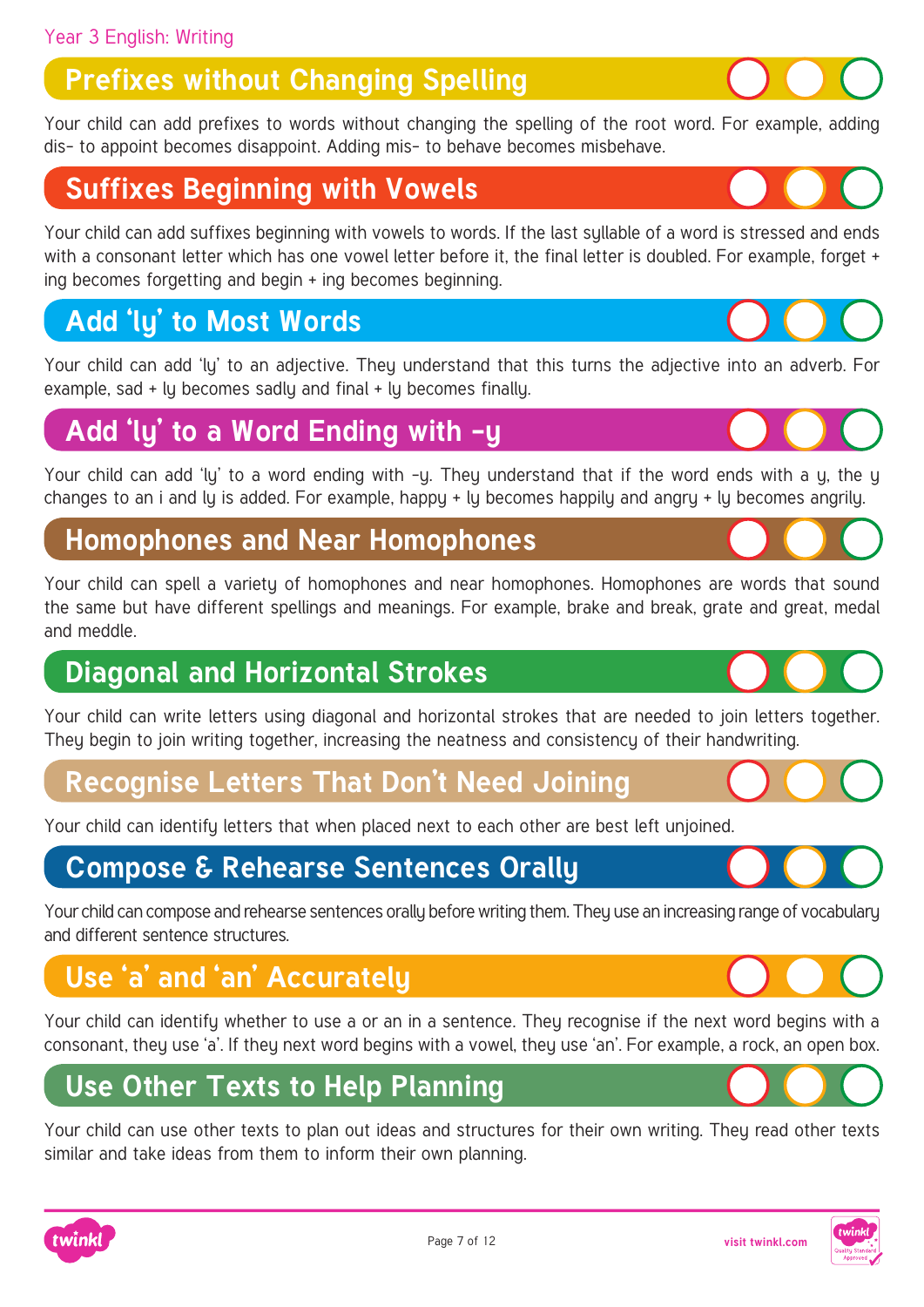#### **Nouns and Pronouns**

[Your child can choose appropriate nouns or pronouns in their writing. They recognise that they don't have to](https://www.twinkl.co.uk/resources/english-main-subjects-parents/nouns-and-noun-phrases-english-main-subjects-parents/nouns-and-noun-phrases-year-3-ages-7-8-english-main-subjects-parents)  repeat a characters name over and over again. For example, he, she, they, we.

#### **Conjunctions**

[Your child can use conjunctions 'when', 'before', 'after', 'while', 'so' and 'because' to express time and cause](https://www.twinkl.co.uk/resource/t-l-8504-i-saw-a-wabub-display-poster)  within their writing.

## **Adverbs**

[Your child can use adverbs 'next', 'soon' and 'therefore' to express time and cause in their writing.](https://www.twinkl.co.uk/resources/english-main-subjects-parents/adjectives-and-adverbs-english-main-subjects-parents/adjectives-and-adverbs-year-3-ages-7-8-english-main-subjects-parents)

#### **Prepositions**

[Your child can use prepositions 'before, 'after', 'during' and 'because of' to express time and cause in their](https://www.twinkl.co.uk/resource/t2-e-3813-prepositions-and-prepositional-phrases-home-learning-activity-sheets)  own writing.

#### **Present Perfect Verbs**

[Your child can use the present perfect form of verbs. For example, 'he has gone out to play' instead of 'he](https://www.twinkl.co.uk/resources/english-main-subjects-parents/past-and-present-tense-english-main-subjects-parents/past-and-present-tense-year-3-ages-7-8-english-main-subjects-parents)  went out to play'.

## **Create Characters, Settings and Plots**

[Your child can create characters, settings and plots for a story. They can describe these and record them in](https://www.twinkl.co.uk/resources/english-main-subjects-parents/creative-writing-english-main-subjects-parents/creative-writing-year-3-ages-7-8-english-main-subjects-parents)  different ways, including drawings, written descriptions, storyboards and mind maps.

#### **Fronted Adverbials**

[Your child can use fronted adverbials to begin sentences. They identify that a comma needs to follow the](https://www.twinkl.co.uk/resources/english-main-subjects-parents/adjectives-and-adverbs-english-main-subjects-parents/adjectives-and-adverbs-year-3-ages-7-8-english-main-subjects-parents)  fronted adverbial. For example: 'Carefully, the cat crept across the garden.'

#### **Direct Speech**

Your child can use inverted commas to punctuate direct speech. They know that you place the inverted commas around the actual words the character says. For example, "Where are we going?" asked David.

#### **Proofreading**

twinkl

[Your child can read their writing and check for any spelling errors and missing items of punctuation. They](https://www.twinkl.co.uk/resource/au-t2-e-4000-sharks-editing-passages-activity-sheet)  recognise where to insert missing items and make appropriate changes.

## **Use Headings and Subheadings**

[Your child can recognise that in non-fiction texts they can use different organisational structures, such as](https://www.twinkl.co.uk/resources/english-main-subjects-parents/non-fiction-english-main-subjects-parents/non-fiction-year-3-ages-7-8-english-main-subjects-parents)  subheadings and headings.











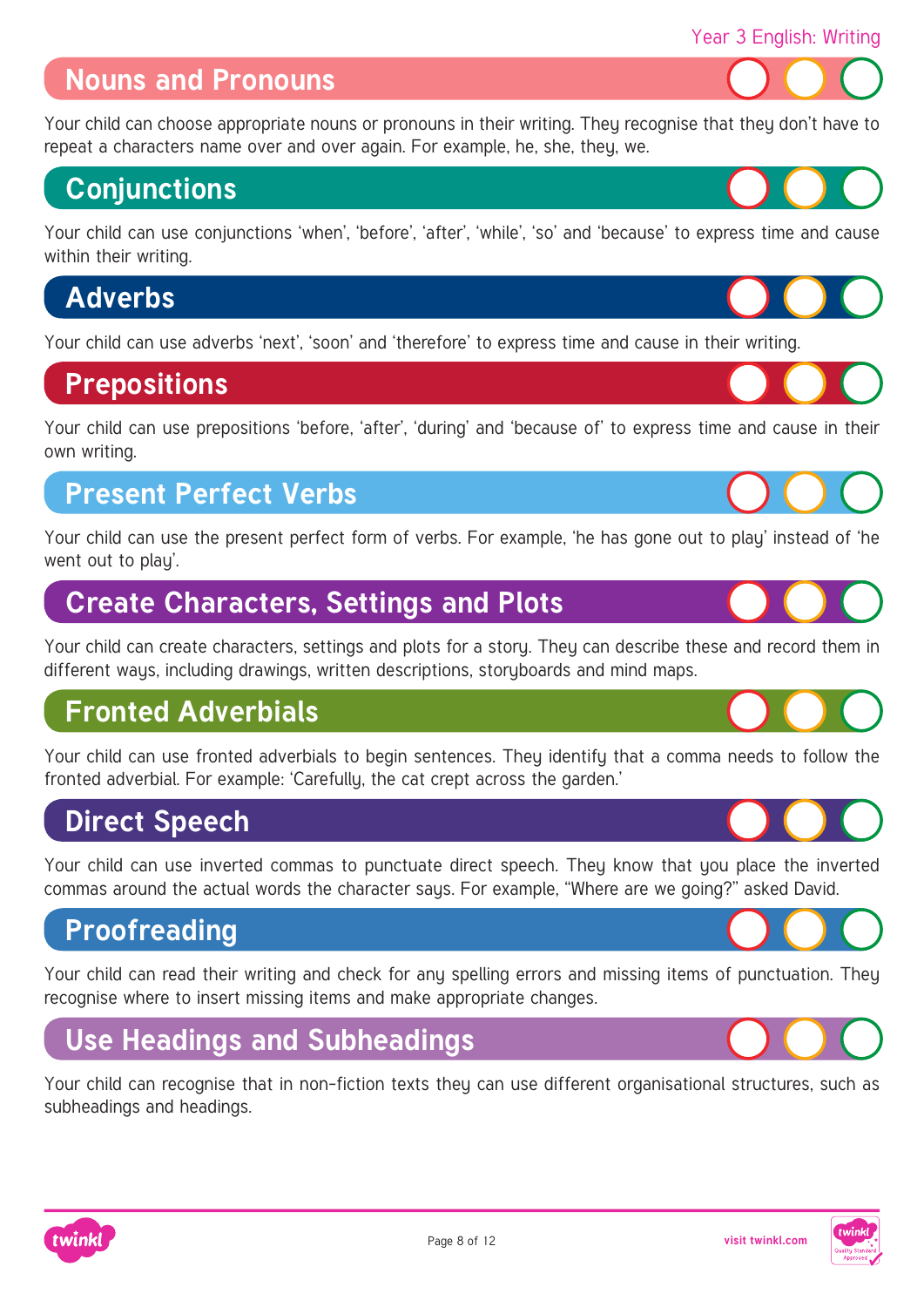## **Above and Beyond**

If you really want to go the extra mile, you and your child can review these sections to gain a greater understanding of each topic and push your learning further.

#### **★ Present Perfect Verbs**

[Your child can use standard English forms of verbs rather than locally spoken versions. For example, they](https://www.twinkl.co.uk/resources/english-main-subjects-parents/past-and-present-tense-english-main-subjects-parents/past-and-present-tense-year-4-ages-8-9-english-main-subjects-parents)  recognise that we would write 'we were' rather than 'we was'.

## **Fronted Adverbials**

[Your child can use adverbial phrases as fronted adverbials to begin a sentence. For example, rather than just](https://www.twinkl.co.uk/resources/english-main-subjects-parents/adjectives-and-adverbs-english-main-subjects-parents/adjectives-and-adverbs-year-4-ages-8-9-english-main-subjects-parents)  using 'Later, I heard the bad news', they could use 'Later that day, I heard the bad news'.

## **Proofreading**

[Your child can assess their own writing. They can decide on words or sentences that could improve their](https://www.twinkl.co.uk/resource/t2-e-2272-year-3-and-4-correct-the-spelling-mistakes-activity-sheets)  writing and make appropriate changes.

#### **Paragraphs**

[Your child can organise writing into simple paragraphs. They recognise that paragraphs contain related pieces](https://www.twinkl.co.uk/resources/english-main-subjects-parents/punctuation-english-main-subjects-parents/punctuation-year-3-ages-7-8-english-main-subjects-parents)  of information or things that happen in a setting or time.



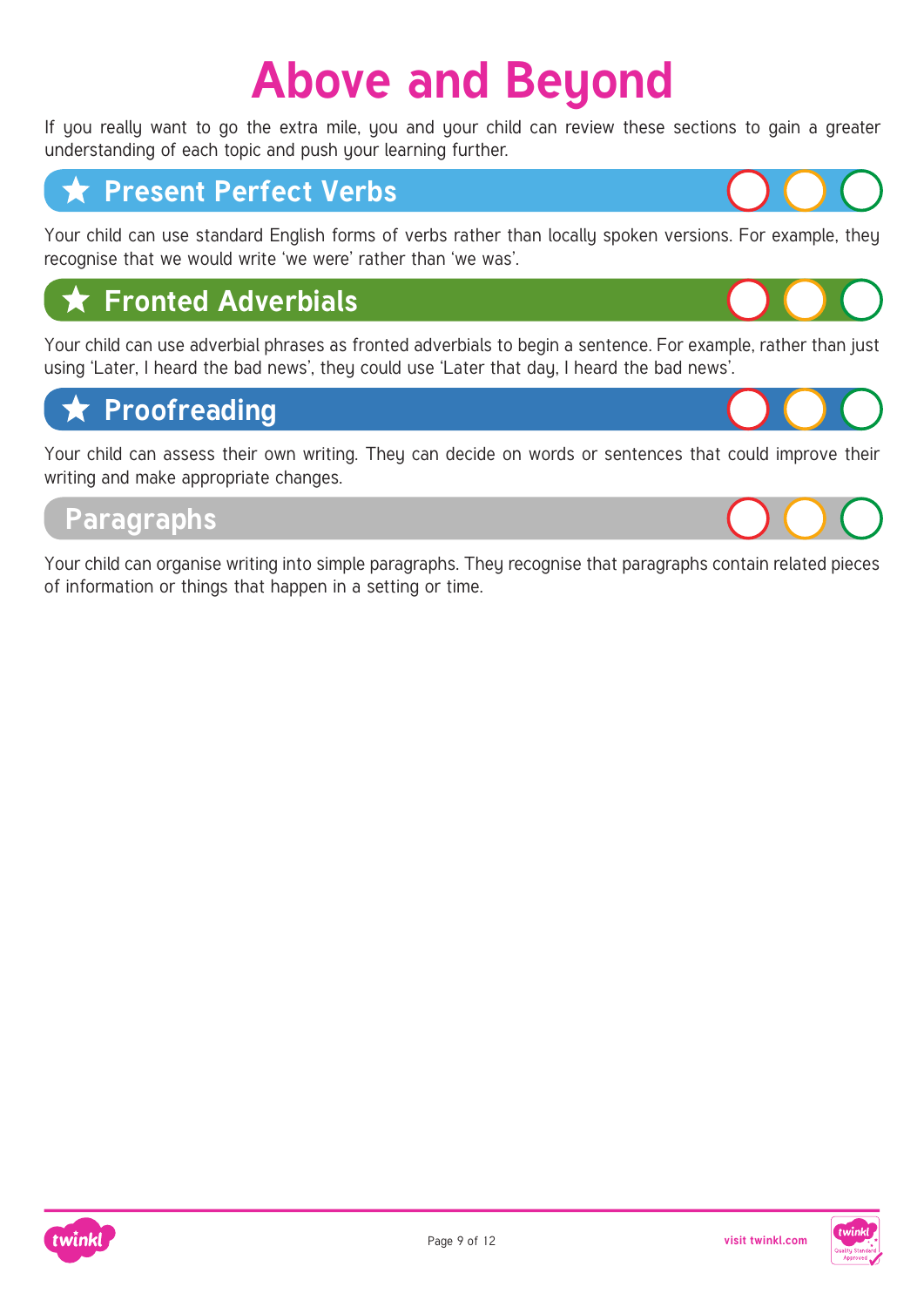

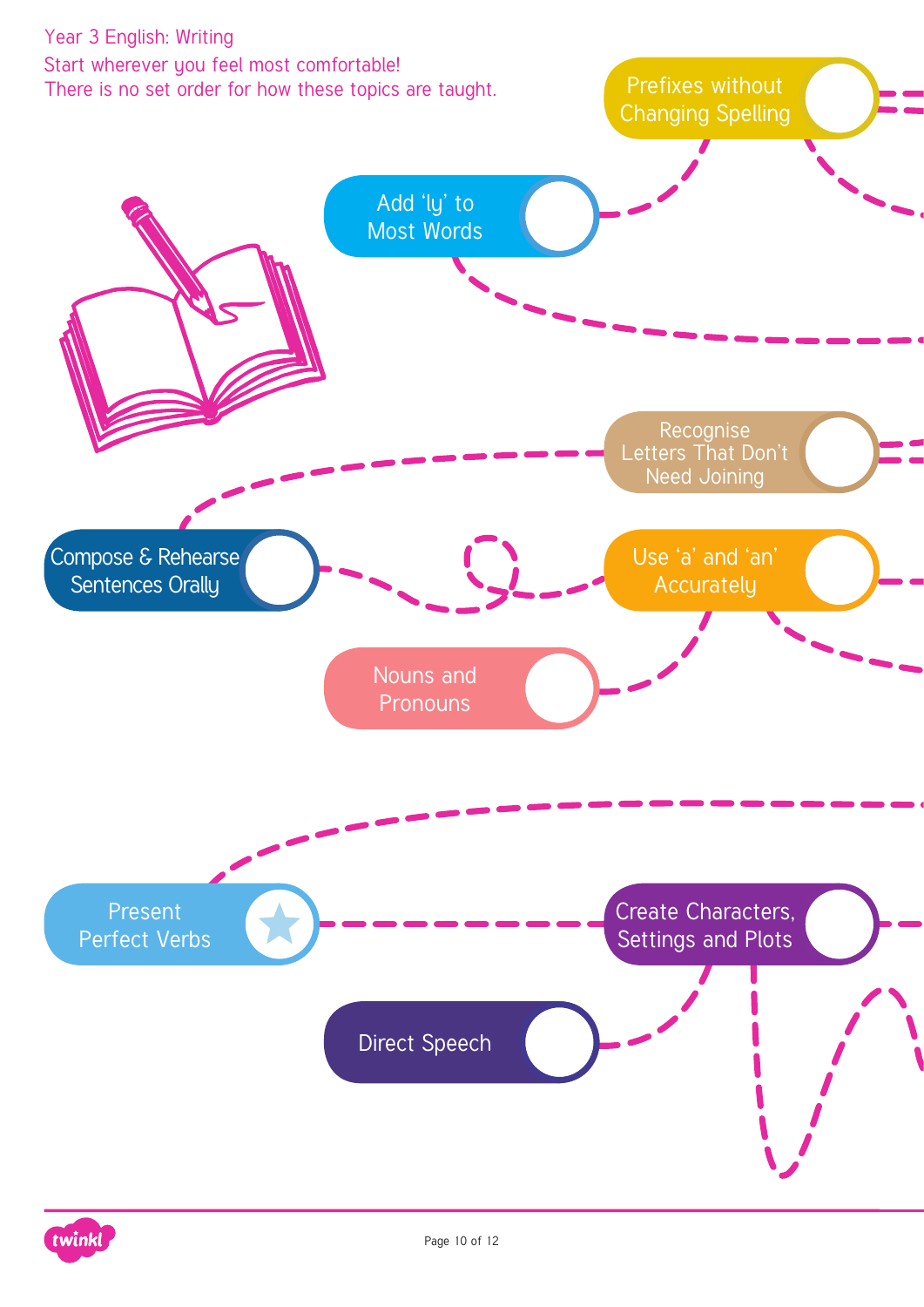